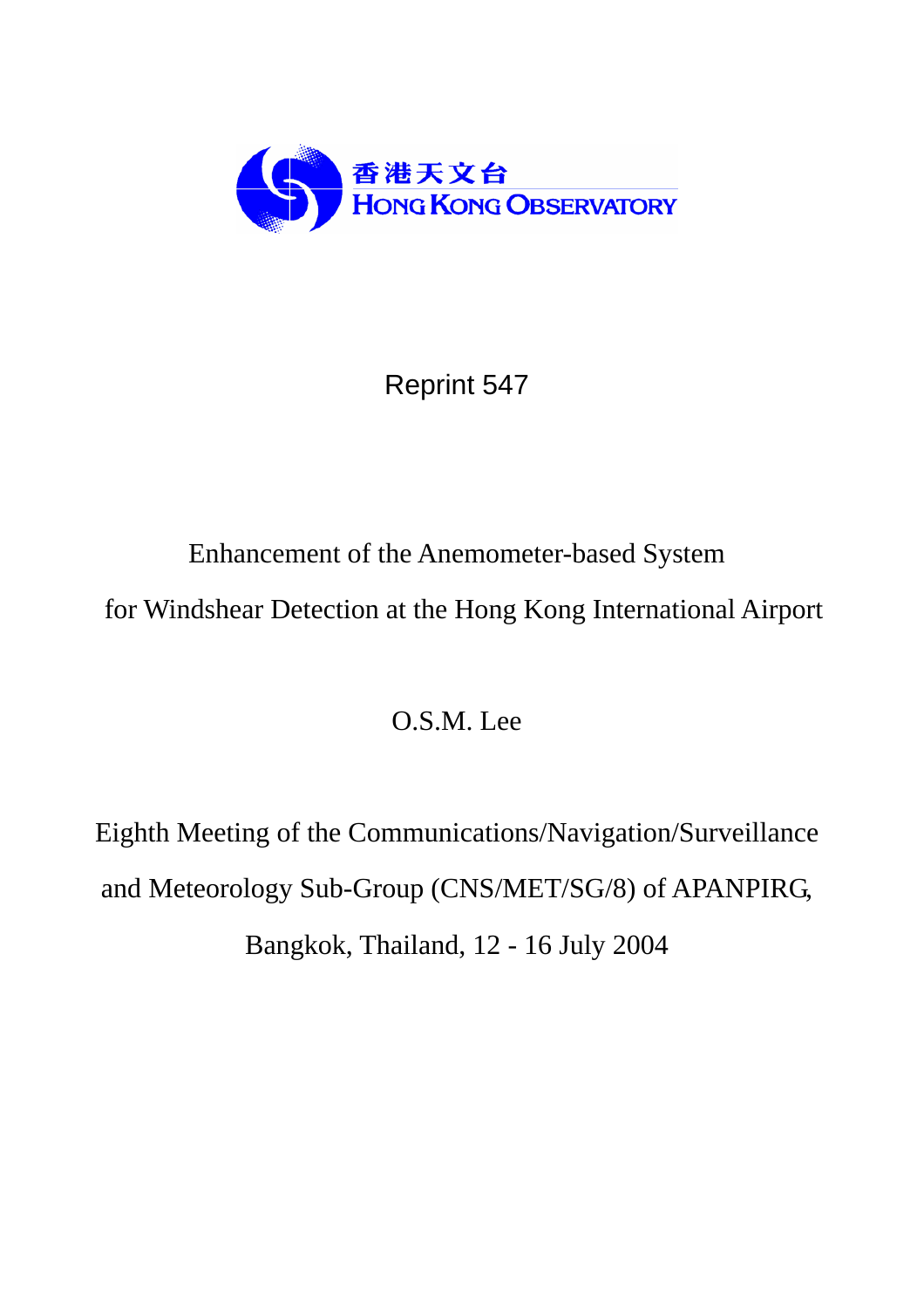

*International Civil Aviation Organization*

 **Eighth Meeting of the Communications/Navigation/Surveillance and Meteorology Sub-Group (CNS/MET/SG/8) of APANPIRG**

Bangkok, Thailand, 12 – 16 July 2004

**Agenda Item 12: MET support for operations at aerodromes and terminal areas** 

#### **ENHANCEMENT OF THE ANEMOMETER-BASED SYSTEM FOR WINDSHEAR DETECTION AT THE HONG KONG INTERNATIONAL AIRPORT**

(Presented by Hong Kong, China)

## **SUMMARY**

This paper presents information regarding the latest enhancement of the anemometer-based system for automatic windshear detection at the Hong Kong International Airport.

# **1. INTRODUCTION**

1.1 Since the opening of HKIA in 1998, the automatic windshear detection and alerting system of the Hong Kong Observatory (HKO) made use of wind data from the six airport anemometers along the two parallel runways to compute the magnitude of low-level windshear (see Figure 1). This anemometer-based subsystem, known as the Low-Level Wind Shear Alert System (LLWAS), supplements the Terminal Doppler Weather Radar in alerting windshear.

1.2 In May 2004, a new anemometer-based automatic windshear detection and alerting algorithm, known as the Anemometer-based Windshear Alerting Rules – Enhanced (AWARE), was put into operational use, replacing LLWAS. In addition to the six airport anemometers, the new algorithm makes use of wind data from three weather buoys and an anemometer on an island within the airport approach and departure corridors (see Figure 1) to compute the magnitude of low-level windshear for issuing automatic alerts.

### **2. THE ENHANCED SYSTEM**

2.1 Between 2001 and 2003, the HKO deployed three weather buoys over the waters surrounding the airport to extend the coverage of the surface anemometer network (Figure 1) with a view to enhancing the windshear alerting service for HKIA. Studies of windshear events have confirmed that the three weather buoys together with the anemometer at the island named Tai Mo To (i.e. sites indicated in orange in Figure 1) are able to provide clear signatures of windshear events caused by low-level shear lines, primarily sea breezes.

2.2 AWARE makes use of data from all available anemometers along the approach / departure corridors, including the three weather buoys and the Tai Mo To anemometer to calculate the magnitude of low-level windshear. The shear magnitude was computed from the runway-oriented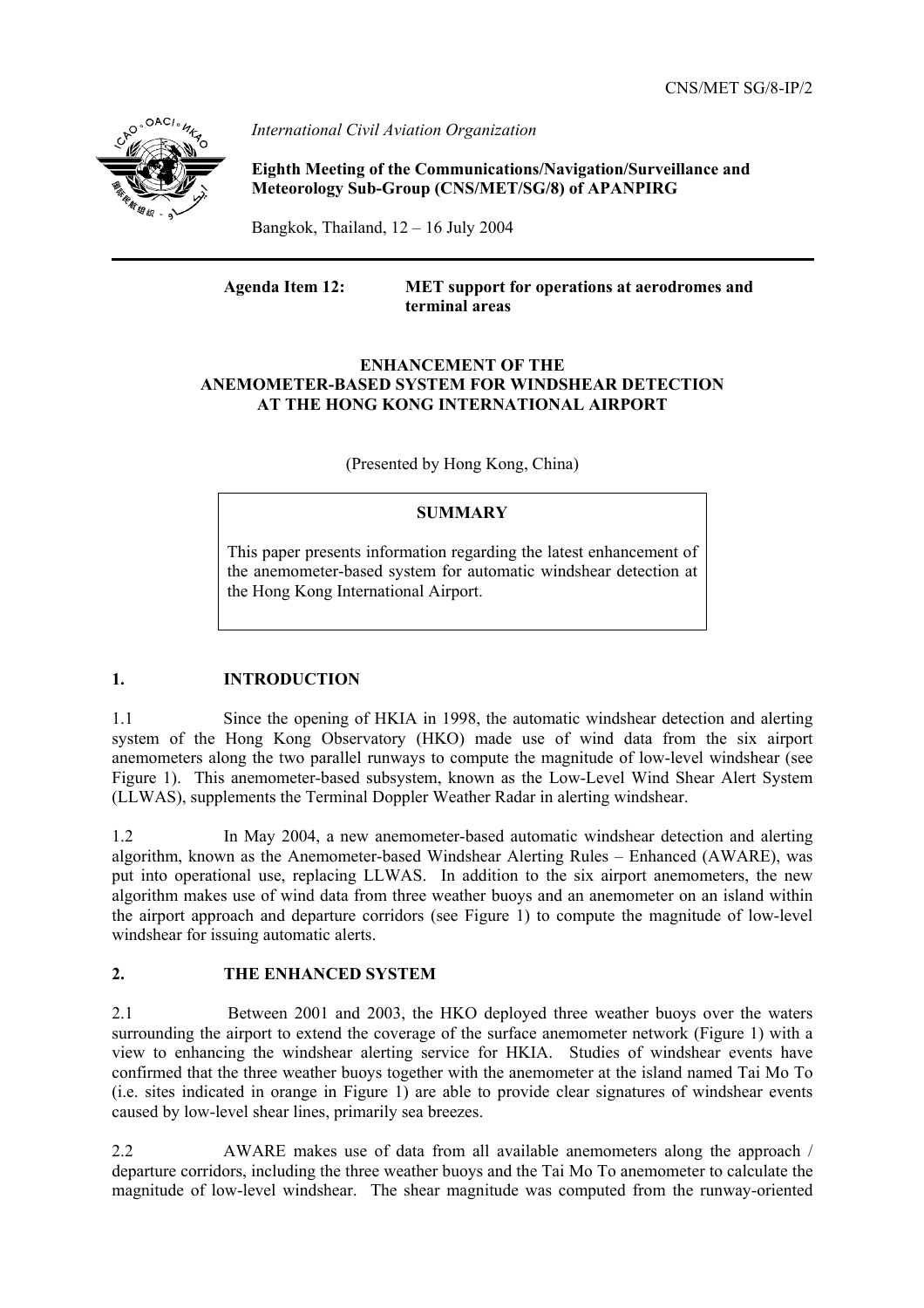wind speed changes between adjacent stations. To minimize false alerts, data quality control measures were also devised to filter out small-scale fluctuations of the winds.

2.3 Performance of AWARE was evaluated through playback of past windshear cases and after tuning, AWARE proved to have superior performance over LLWAS. For instance, in a windshear episode which occurred in the afternoon of 14 January 2004, AWARE successfully captured the shear associated with convergence between the westerly sea breeze and background easterlies and generated headwind gain alerts of 15 knots for the western approach corridor of the northern runway (Figure 2). The shear computed by AWARE also agreed well with aircraft reports.

2.4 In view of the demonstrated better performance of AWARE, it has been integrated into HKO's operational automatic windshear alerting system to replace LLWAS in May 2004. Work is being undertaken to evaluate the benefits of the two additional weather buoys deployed in early 2004 (indicated in grey in Figure 1) with a view to incorporating them into AWARE.

## **3. ACTION BY THE MEETING**

3.1 The meeting is invited to note the information provided in this paper.

- - - - - - - - - - - - -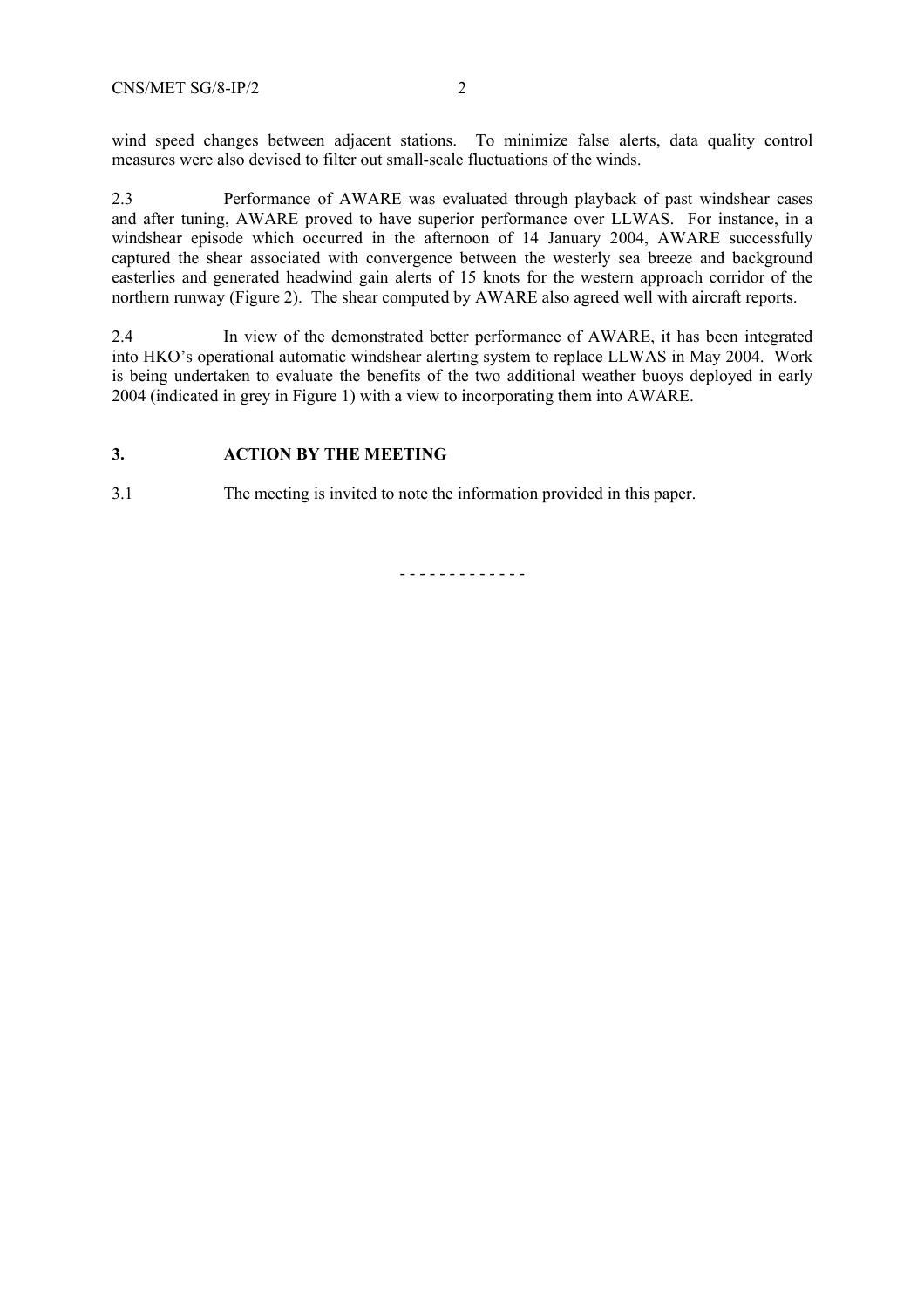

Figure 1 – Anemometers and weather buoys used by AWARE